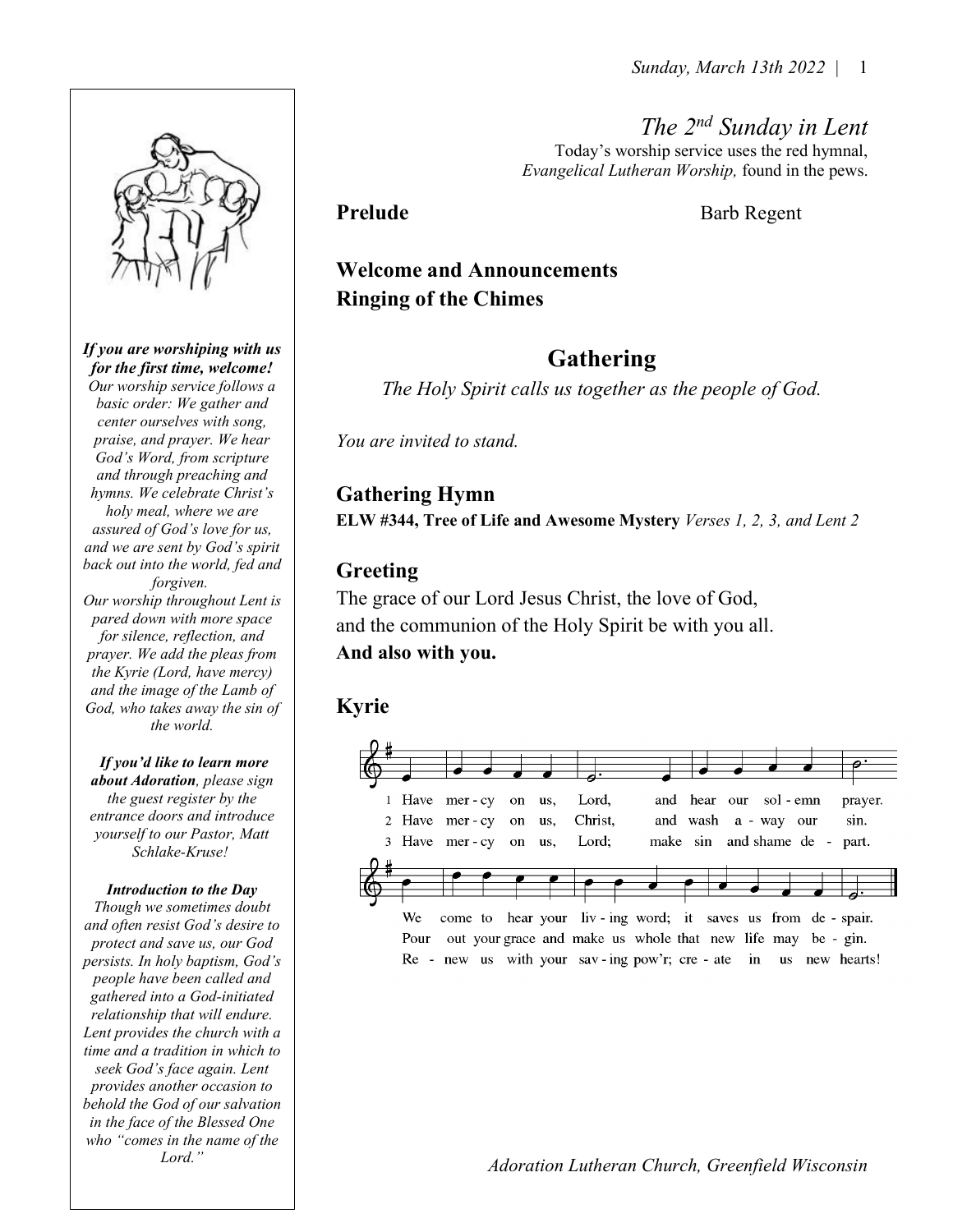#### Prayer of the Day

Let us pray. God of the covenant, in the mystery of the cross you promise everlasting life to the world. Gather all peoples into your arms, and shelter us with your mercy, that we may rejoice in the life we share in your Son, Jesus Christ, our Savior and Lord, who lives and reigns with you and the Holy Spirit, one God, now and forever. Amen

Please be seated.

#### **Word**

God speaks to us in scripture reading, preaching, and song.

### First Reading: Genesis 15:1-12, 17-18

#### A reading from Genesis.

<sup>1</sup>After these things the word of the Lord came to Abram in a vision, "Do not be afraid, Abram, I am your shield; your reward shall be very great." 2But Abram said, "O Lord God, what will you give me, for I continue childless, and the heir of my house is Eliezer of Damascus?" <sup>3</sup>And Abram said, "You have given me no offspring, and so a slave born in my house is to be my heir." 4But the word of the Lord came to him, "This man shall not be your heir; no one but your very own issue shall be your heir." He brought him outside and said, "Look toward heaven and count the stars, if you are able to count them." Then he said to him, "So shall your descendants be." And he believed the Lord; and the Lord reckoned it to him as righteousness.

<sup>7</sup>Then he said to him, "I am the Lord who brought you from Ur of the Chaldeans, to give you this land to possess." <sup>8</sup>But he said, "O Lord God, how am I to know that I shall possess it?" <sup>9</sup>He said to him, "Bring me a heifer three years old, a female goat three years old, a ram three years old, a turtledove, and a young pigeon." <sup>10</sup>He brought him all these and cut them in two, laying each half over against the other; but he did not cut the birds in two. <sup>11</sup>And when birds of prey came down on the carcasses, Abram drove them away.

<sup>12</sup>As the sun was going down, a deep sleep fell upon Abram, and a deep and terrifying darkness descended upon him.

<sup>17</sup>When the sun had gone down and it was dark, a smoking fire pot and a flaming torch passed between these pieces. 18On that day the Lord made a covenant with Abram, saying, "To your descendants I give this land, from the river of Egypt to the great river, the river Euphrates."

The Word of the Lord. Thanks be to God.

God promises a childless and doubting Abram that he will have a child, that his descendants will be as numerous as the stars, and that the land of Canaan will be their inheritance. Abram's trust in God is sealed with a covenant-making ceremony, a sign of God's promise.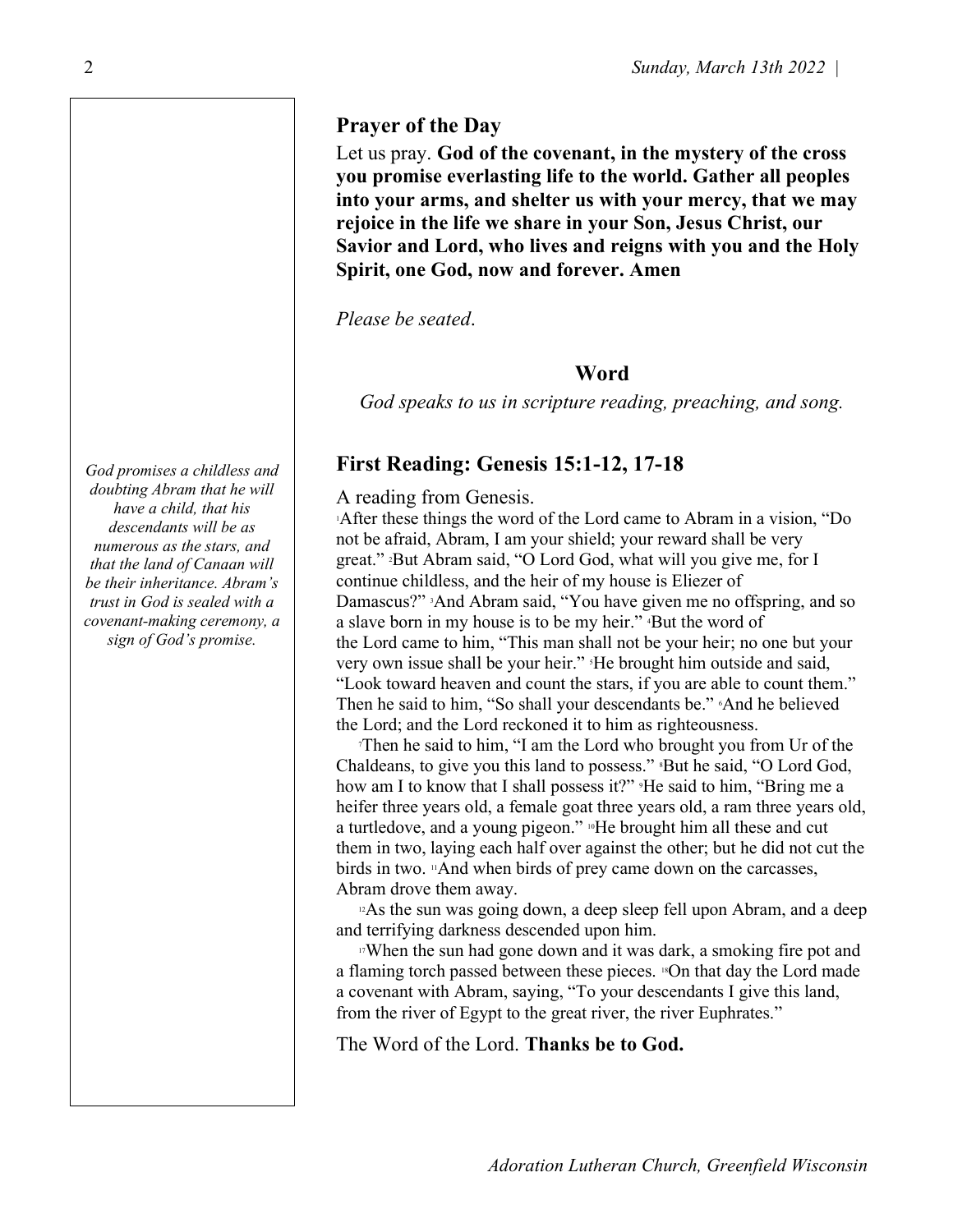Having heard of God's covenant with Abram, we respond by joining in Psalm 27. Although God is the light of fire, we are not afraid. We join with Abram in a sacrifice of praise. We need shelter in the hidden places of God: so we are ready to receive the gospel of God's protecting wings. Robert Alter notes that even if parental love would fail, "God will be both mother and father to [us] in the most dire straits."

#### Psalm 27 (sung)



Psalm tone reproduced from *Psalter for Worship Year C*  $\odot$  2006 Augsburg Fortress.<br>May be reproduced by permission for local use only.

<sup>1</sup>The Lord is my light and my salvation; whom then  $\frac{1}{1}$  shall I fear? The Lord is the stronghold of my life; of whom shall  $I^{\dagger}$  be

afraid?

<sup>2</sup>When evildoers close in against me to de- $\frac{1}{2}$  vour my flesh, they, my foes and my enemies, will stum- ble and fall.

<sup>3</sup>Though an army encamp against me, my heart  $\vert$  will not fear. Though war rise up against me, my trust will  $\vert$  not be shaken.

<sup>4</sup>One thing I ask of the Lord; one  $\frac{1}{2}$  thing I seek;

 that I may dwell in the house of the Lord all the days of my life; to gaze upon the beauty of the Lord and to seek God  $\vert$  in the temple.

<sup>5</sup>For in the day of trouble God will  $\frac{1}{2}$  give me shelter,

 hide me in the hidden places of the sanctuary, and raise me high up- $\vert$  on a rock.

 $^6$ Even now my head is lifted up above my enemies  $\perp$ who surround me.

 Therefore I will offer sacrifice in the sanctuary, sacrifices of rejoicing; I will sing and make music  $\dagger$  to the Lord.

 $7$ Hear my voice, O Lord, when I call;

have mercy on me and  $\vert$  answer me.

 ${}^{8}{\rm My}$  heart speaks your message—  $|$  "Seek my face." Your face, O Lord, <sup>|</sup> I will seek.

<sup>9</sup>Hide not your face from me, turn not away from your ser-  $\frac{1}{1}$  vant in anger.

 Cast me not away—you have been my helper; forsake me not, O God of  $\mid$  my salvation.

<sup>10</sup>Though my father and my moth- $\frac{1}{1}$ er forsake me, the Lord will  $\vert$  take me in.

<sup>11</sup>Teach me your  $\vert$  way, O Lord;

lead me on a level path, because of  $\vert$  my oppressors.

<sup>12</sup>Subject me not to the will  $\frac{1}{1}$  of my foes,

for they rise up against me, false witnesses  $\vert$  breathing violence.

<sup>13</sup>This I believe—that I will see the goodness  $\frac{1}{1}$  of the Lord in the land  $\vert$  of the living!

 $14$ Wait for the Lord<sup>|</sup> and be strong.

Take heart and wait  $\frac{1}{1}$  for the Lord!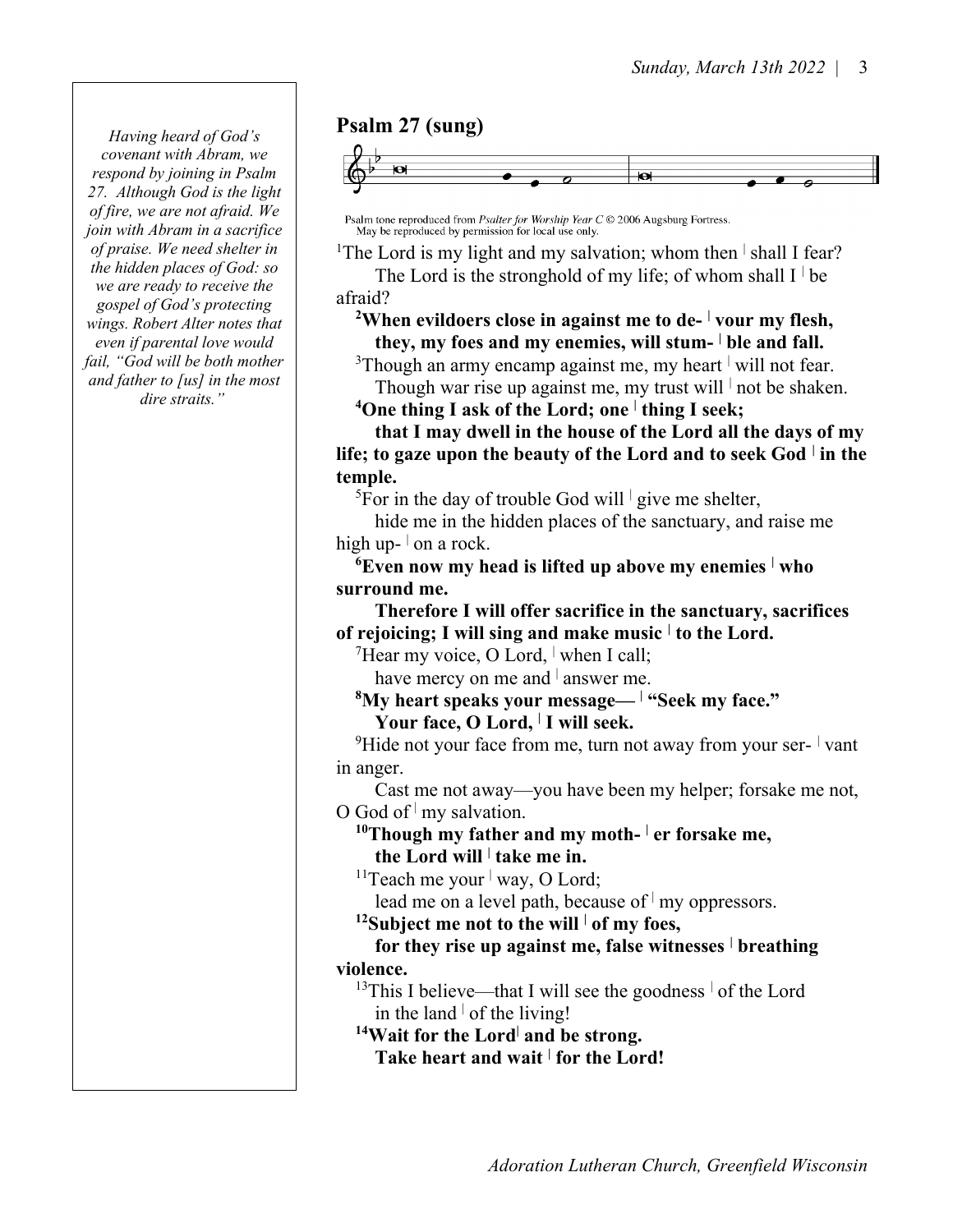Although Paul's devotion to Christ has caused him to be persecuted, he does not regret the course he has taken. Writing from prison, he expresses confidence in a glorious future and encourages other Christians to follow in his footsteps.

Young people are called forward for an age-specific reflection.

As we "bury the Alleluia," our Lenten acclamation uses the theme of God's character as described in the Hebrew Bible—"Slow to anger and abounding in steadfast love."

Neither Herod's plotting nor Jerusalem's resistance to maternal love will deter Jesus from his sacrificial mission.

# Second Reading: Philippians 3:17—4:1

#### A reading from Paul's letter to the Philippians

<sup>17</sup>Brothers and sisters, join in imitating me, and observe those who live according to the example you have in us. 18For many live as enemies of the cross of Christ; I have often told you of them, and now I tell you even with tears. <sup>19</sup>Their end is destruction; their god is the belly; and their glory is in their shame; their minds are set on earthly things. 20But our citizenship is in heaven, and it is from there that we are expecting a Savior, the Lord Jesus Christ. <sup>21</sup>He will transform the body of our humiliation that it may be conformed to the body of his glory, by the power that also enables him to make all things subject to himself. 4:1Therefore, my brothers and sisters, whom I love and long for, my joy and crown, stand firm in the Lord in this way, my beloved.

## Children's Time

You are invited to stand.

#### Gospel Acclamation



## Gospel: Luke 13:31-35

The Holy Gospel according to Luke. Glory to you, O Lord. <sup>31</sup>At that very hour some Pharisees came and said to [Jesus,] "Get away from here, for Herod wants to kill you." <sup>32</sup>He said to them, "Go and tell that fox for me, 'Listen, I am casting out demons and performing cures today and tomorrow, and on the third day I finish my work. <sup>33</sup>Yet today, tomorrow, and the next day I must be on my way, because it is impossible for a prophet to be killed outside of Jerusalem.'

<sup>34</sup>Jerusalem, Jerusalem, the city that kills the prophets and stones those who are sent to it! How often have I desired to gather your children together as a hen gathers her brood under her wings, and you were not willing! <sup>35</sup>See, your house is left to you. And I tell you, you will not see me until the time comes when you say, 'Blessed is the one who comes in the name of the Lord.'"

The gospel of the Lord. Praise to You, O Christ.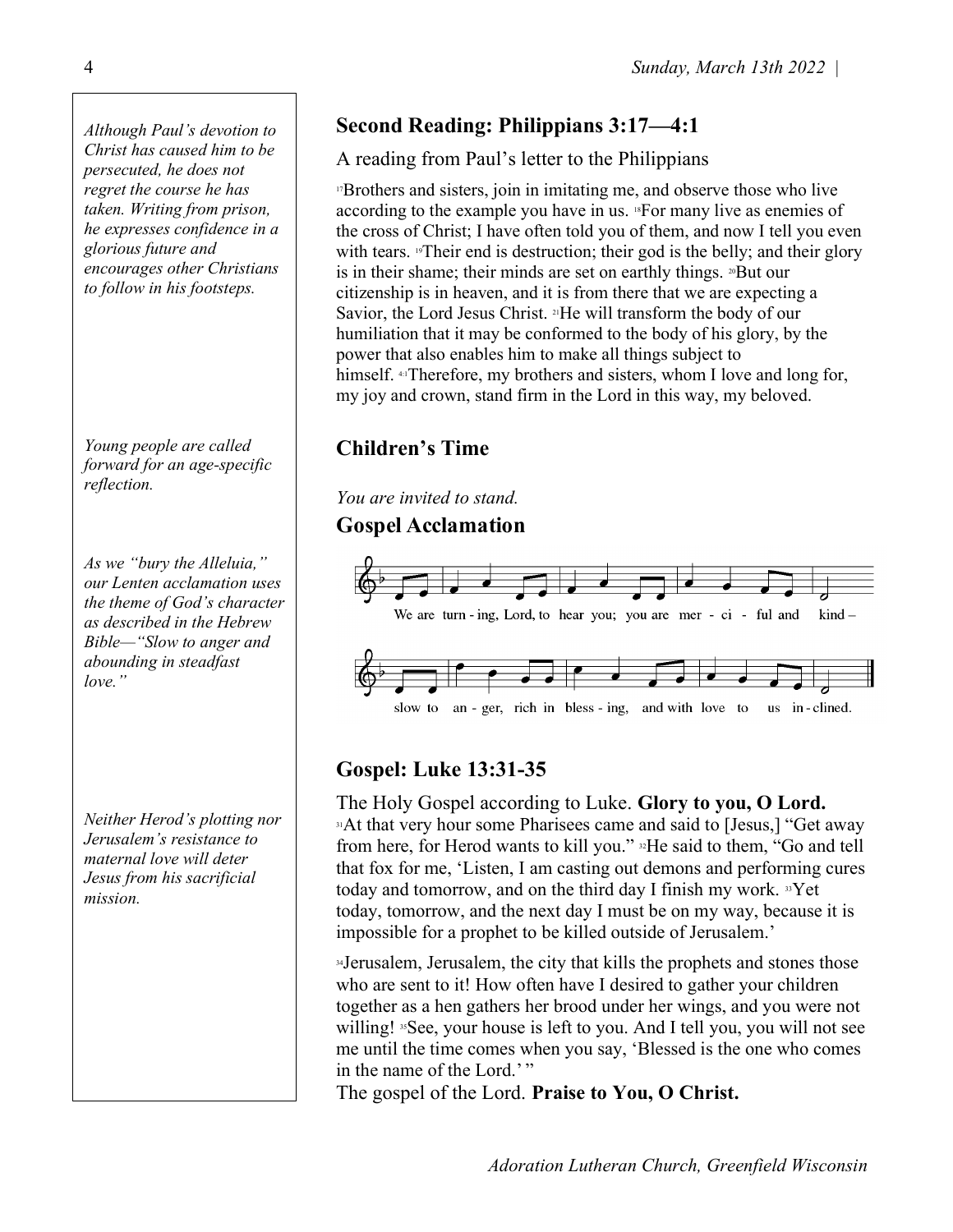"If I had a thousand tongues, I would praise Christ with them all." So said Moravian Peter Böhler to Charles Wesley, inspiring the first line of this hymn. The fourth stanza speaks of new life upon hearing the voice of the Risen Christ, a helpful reminder of how Sundays in Lent remain "Little Easters."

#### Sermon

Hymn of the Day ELW #886 Oh, For A Thousand Tongues to Sing, verses 1—4

#### Apostles' Creed

I believe in God, the Father almighty, creator of heaven and earth.

I believe in Jesus Christ, God's only Son, our Lord, who was conceived by the Holy Spirit, born of the virgin Mary, suffered under Pontius Pilate,

was crucified, died, and was buried; he descended to the dead.\*

On the third day he rose again;

he ascended into heaven, he is seated at the right hand of the Father, and he will come to judge the living and the dead. I believe in the Holy Spirit, the holy catholic church, the communion of saints, the forgiveness of sins, the resurrection of the body, and the life everlasting. Amen.

#### Prayers of Intercession

In Christ Jesus we meet the God who knows our weakness and bears the wounds of the world. Therefore, let us be bold as we pray, trusting that God draws near to those in any kind of need.

### After each petition is read, name your specific prayers for the petition aloud or in the silence of your hearts.

We pray for the church: Add your prayers for its leaders, mission, and unity. Turn our hearts toward our neighbors in love and toward the world in mercy. Hear us, O God, your mercy is great.

We pray for the earth: Name your prayers for creation. Bring new life from decay and repair what has been damaged from misuse or neglect. Hear us, O God, your mercy is great.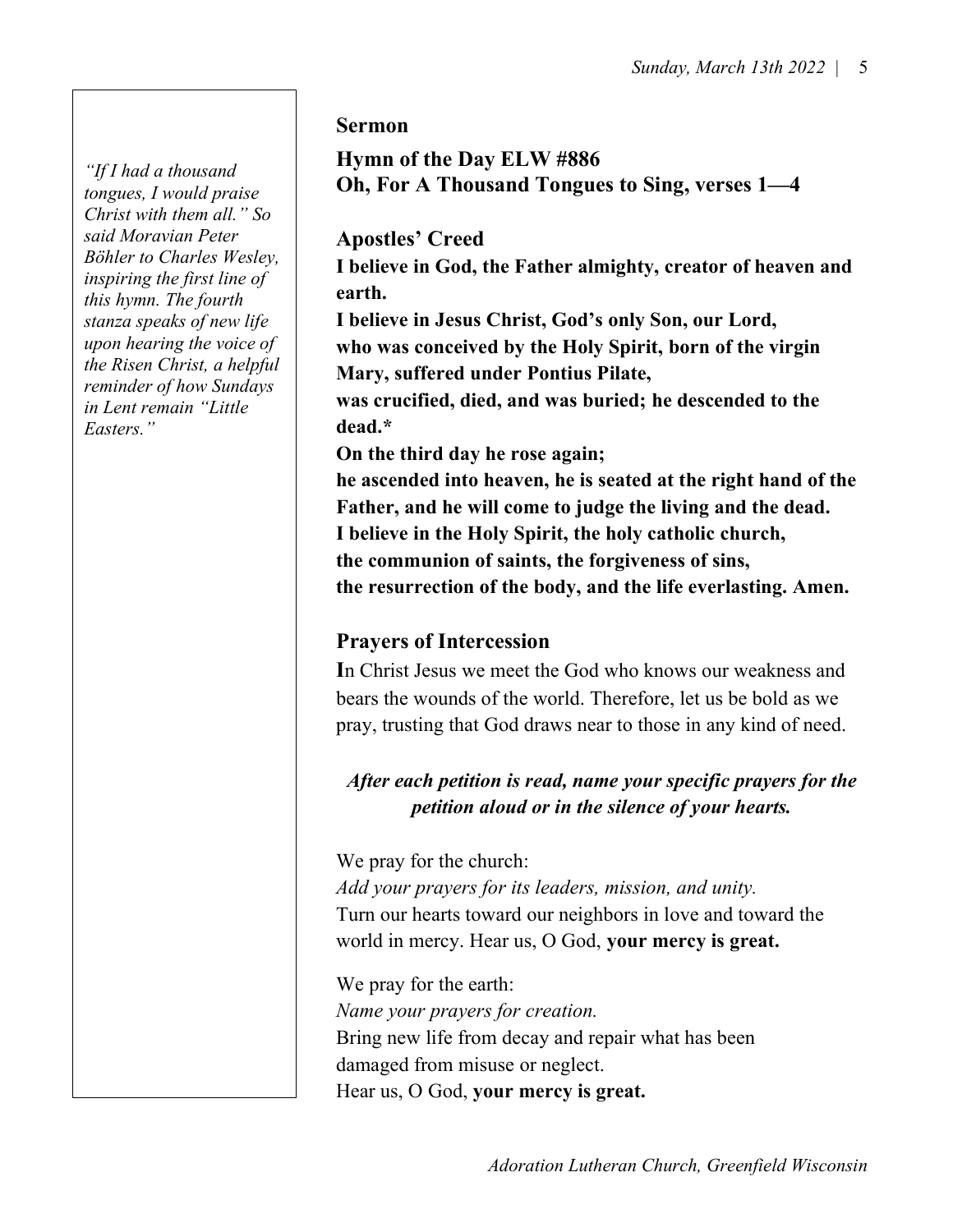# We lift up in our prayers:

Ukraine and our world amidst the continuing global conflict and aggression from Russia; All who work for peace and to help the vulnerable find safety.

Dick Kaquatosh (Evelyn Kaquatosh's father); John Imp; Sandy Ringwall; Jan Rinderle; Lindsay Pelaez (niece of Tim and Katie Schmidt); Betty Wing; Joani Bettin; Joyce Weinert; Darlene Witkowiak; Bob Bauer; Keith (Sandy Eigner's brotherin-law); Bill (friend of the Lazaris family); Jeremy (nephew of Tom Nowakowski); Karen (Sandy Ringwall's sister); Susan (daughter of Darlene Witkowiak); Caroline (daughter of Jill Lindberg); Scott and Debbie (family of Margaret Duris); Jerry Pritcher (friend of Crystal Januchowski); Shelby (friend of Crystal); and the Daniels family, specifically Taylor.

We pray for the nations:

Name your prayers for countries and conflicts and peoples. Heal all lands afflicted by sins of greed, pride, and violence, that your ways of peacemaking and unity may prevail throughout the world.

Hear us, O God, your mercy is great.

We pray for all who are in need, especially those we love. Name your prayers for healing and wholeness Send your compassion to those who are weighed down by sickness, grief, or guilt, that they might receive new life and the encouragement of your steadfast love.

Hear us, O God, your mercy is great.

We pray for this assembly:

Name your prayers for Adoration and the faith of our partners and community.

Guide us through this time of Lent, that all we do would spring from your mercy, revealing the treasure of your presence. Hear us, O God, your mercy is great.

With thanksgiving we remember all those who have died in your mercy.

Name those saints who have recently died and those important to our faith and lives.

Strengthen us to face our mortality with humility, and to trust in your promise of resurrection.

Hear us, O God, your mercy is great.

O loving God, you know the needs of all the world. By your Spirit, grant that we—having turned to you in prayer—now might turn to one another in peace. Help us tend and keep what you have made, and love our neighbor with the love of Jesus, in whose name we pray. Amen.

## Peace

The peace of Christ be with you always. And also with you.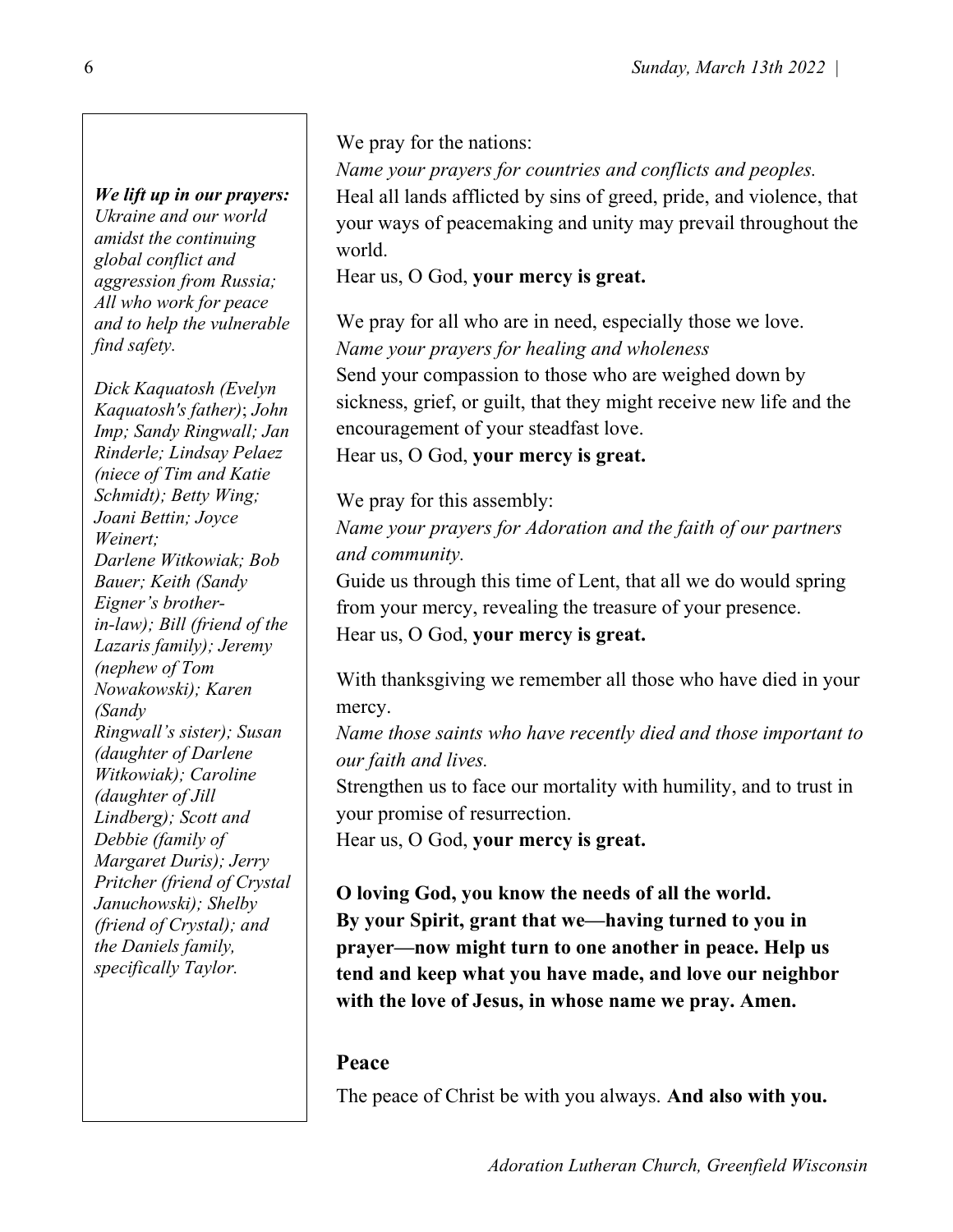#### Meal

God feeds us with the presence of Jesus Christ. Preparation Prayer

Let us pray. God our provider, you have not fed us with bread alone, but with words of grace and life. Bless us and these your gifts, which we receive from your bounty, through Jesus Christ our Lord. Amen

### Eucharistic Prayer

Holy God, our living Water and our merciful Guide, together with rivers and seas, wells and springs we bless and magnify you. You led your people Israel through the desert, and provided them water from the rock.

We praise you for Christ, our Rock and our Water, who joined us in our desert, pouring out his life for the world.

## Words of Institution

Remembering, therefore, his life, death, and resurrection, we await your salvation for all this thirsty world. Pour out your Spirit on this holy food and on all the baptized gathered for this feast: wash away our sin, that we may be revived for our journey by the love of Christ. Through him all glory and honor is yours, Almighty Father, with the Holy Spirit, in your holy Church, both now and forever. Amen

## Lord's Prayer

Gathered into one by the Holy Spirit, let us pray as Jesus taught us.

Our Father, who art in heaven, hallowed be thy name, thy kingdom come, thy will be done,

on earth as it is in heaven.

Give us this day our daily bread; and forgive us our trespasses, as we forgive those who trespass against us; and lead us not into temptation, but deliver us from evil. For thine is the kingdom, and the power, and the glory, forever and ever. Amen.

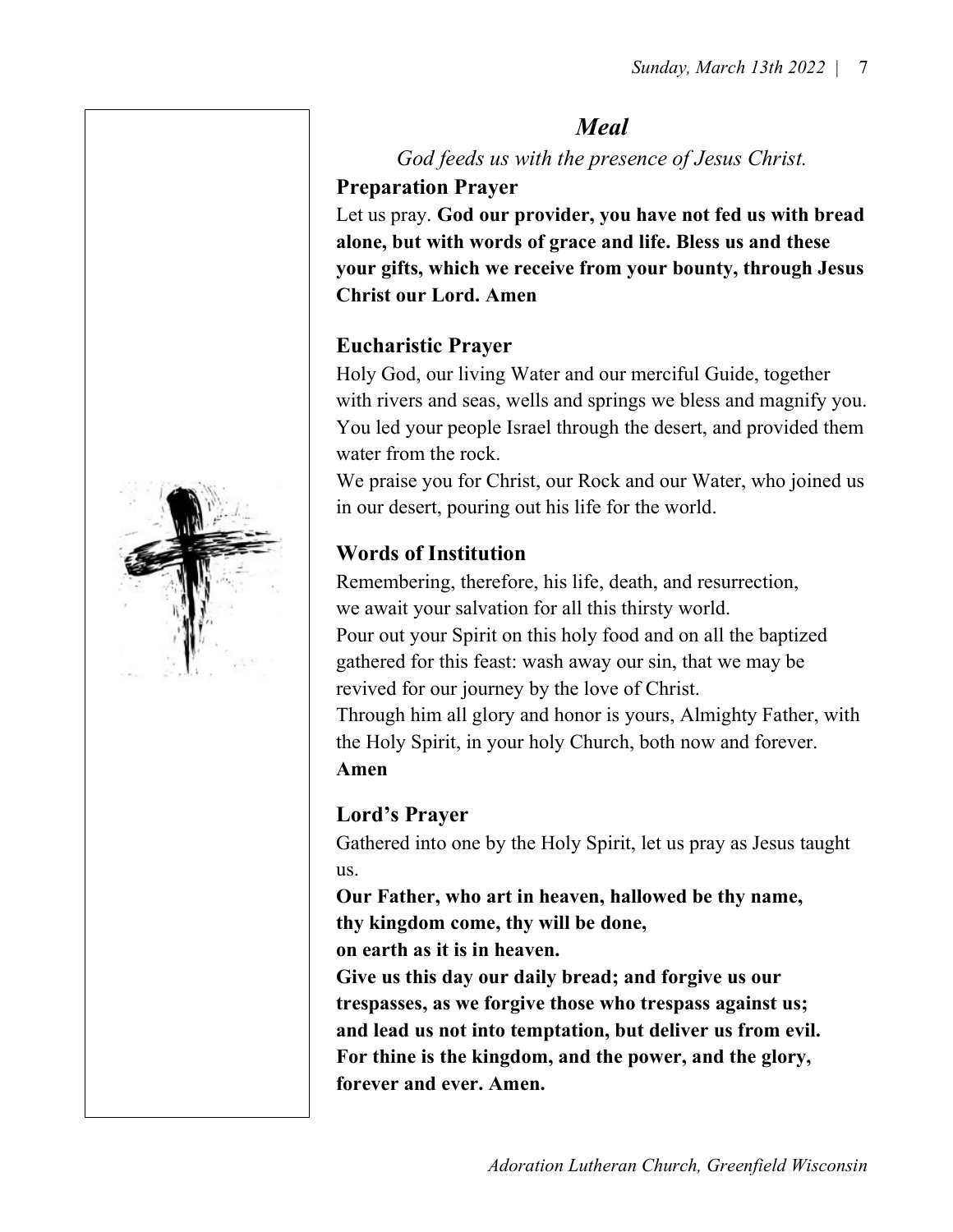Children are welcome to come forward, either to receive a blessing or to receive Holy Communion.

All are welcome at Christ's table, and at Adoration!

Jesus himself welcomes all to the Lord's Supper.

Here at Adoration, we practice "Open Communion," which means we welcome anyone to receive bread and wine, Christ's body and blood, the grace-filled gift of God. Jesus loves everyone and welcomes everyone to his table of grace and peace.

We come forward to receive the elements today. Bring your offering and place it in the basket near the baptismal font. Please receive the elements and take them back to your pew before eating and drinking.

Refuse may be placed in the baskets as you depart worship.

### Please be seated. Invitation to Communion

## Lamb of God

Please wait to come forward for Holy Communion until we have completed singing the "Lamb of God."



#### Communion

Communion Music (Background Music Only)

#### ELW #500 Now We Remain

#### Post-Communion Blessing

#### Prayer After Communion

Let us pray. Compassionate God, you have fed us with the bread of heaven. Sustain us in our Lenten pilgrimage: May our fasting be hunger for justice; our alms, a making of peace; and our prayer, the song of grateful hearts, through Jesus Christ, our Savior and Lord. Amen

#### Sending

God blesses us and sends us in mission to the world.

Adoration Lutheran Church, Greenfield Wisconsin